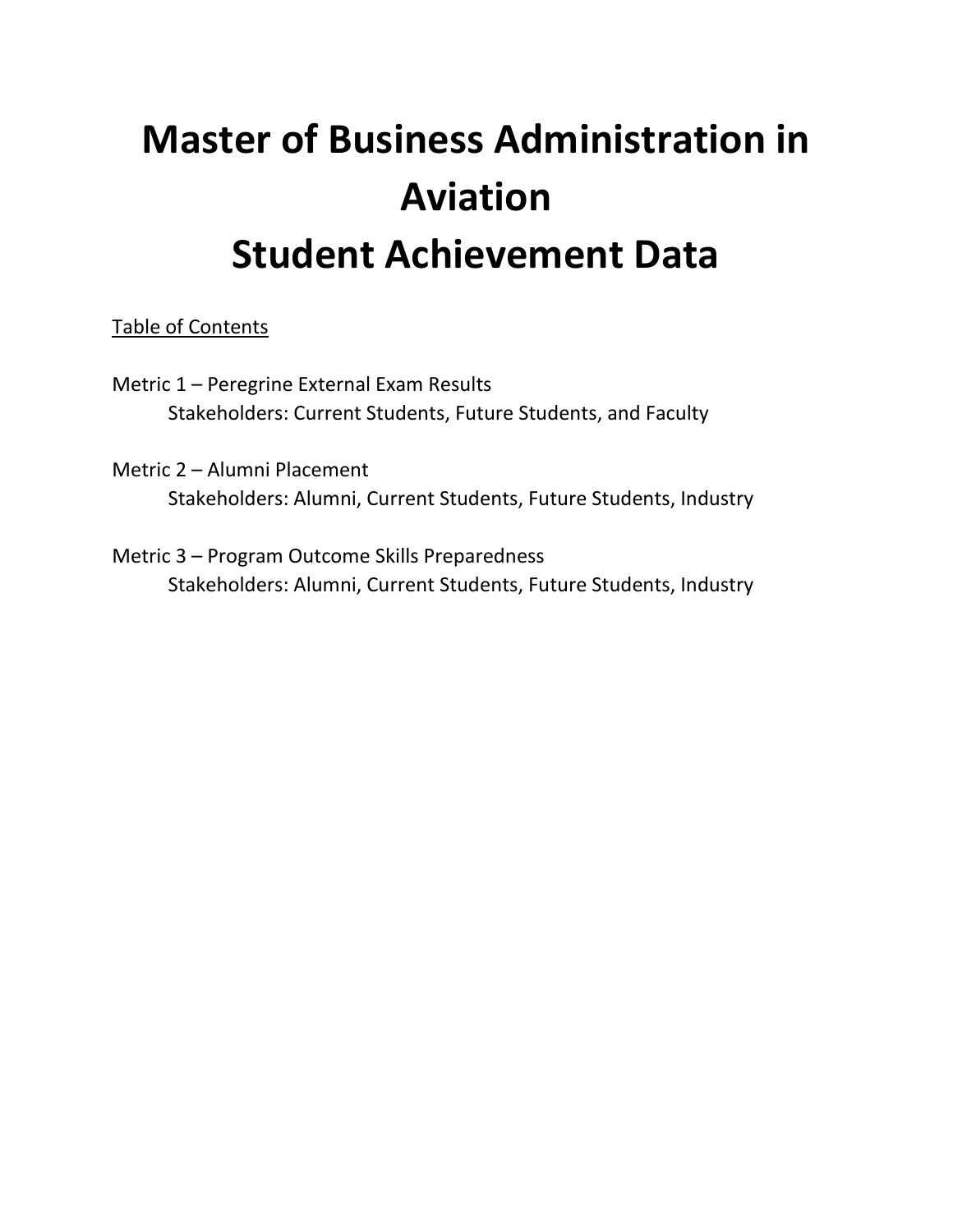# **Metric 1 – Peregrine External Exam Results Stakeholders: Current Students, Future Students, and Faculty**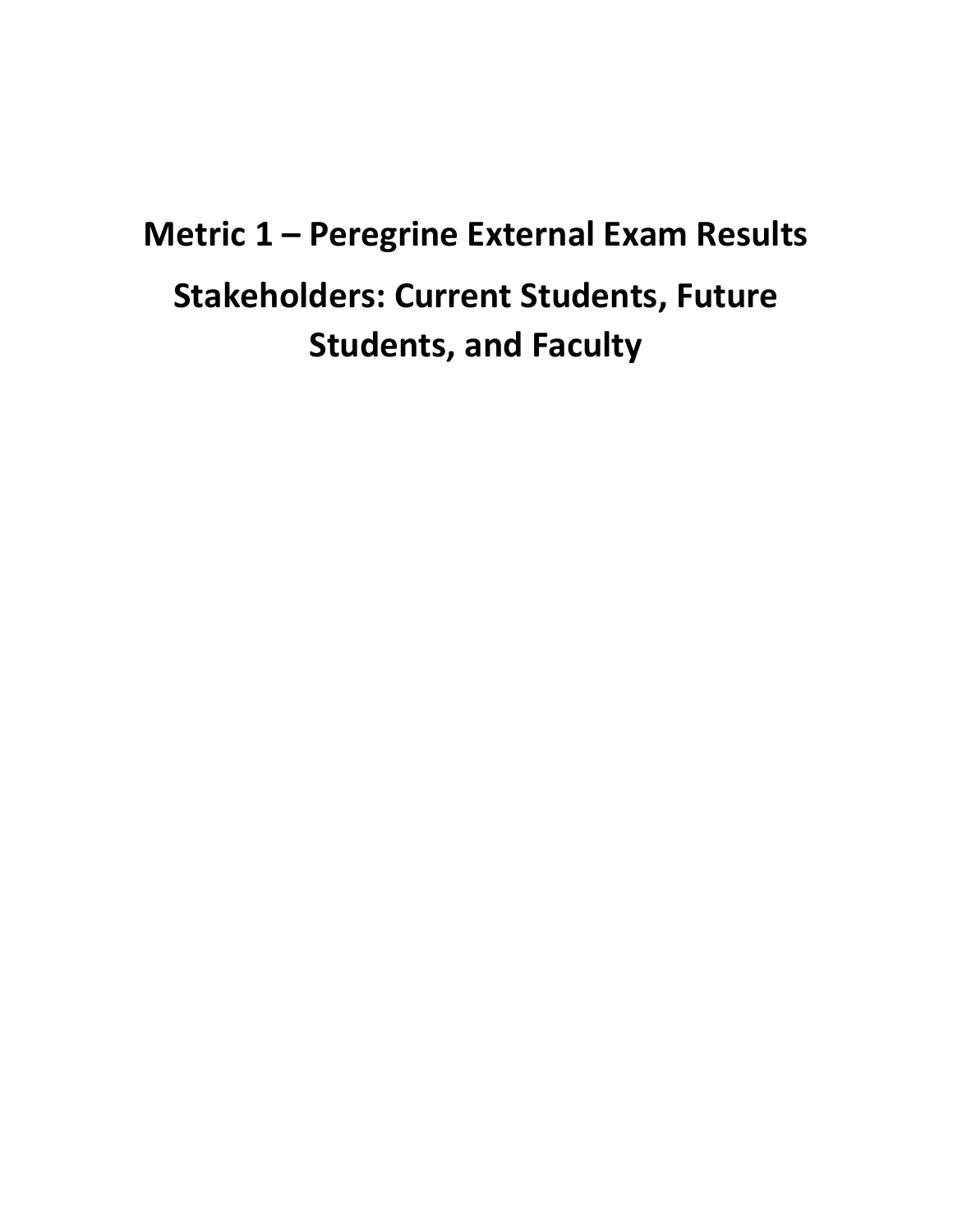

### **ACADEMIC SERVICES**

### **Longitudinal Analysis Report**

Embry-Riddle Aeronautical University - Worldwide Campus

Time Span l: 8/1/2017- 7/31/2018 Total Tests  $= 231$ Outbound  $= 231$ Time Span 2: 8/1/2018 - 7/31/2019 Total Tests <sup>=</sup>224 Outbound = 224 Time Span 3: 8/1/2019 - 7/31/2020 Total Tests <sup>=</sup> 218 Outbound  $= 218$ Time Span 4: 8/1/2020 - 7/31/2021 Total Tests <sup>=</sup>225 Outbound  $= 225$ Total  $n = 898$  tests. Academic Level: Masters Aggregate: ACBSP (US) - Accreditation Council for Business Schools and Programs Course Outbound: MBAA 635 Business Capstone Course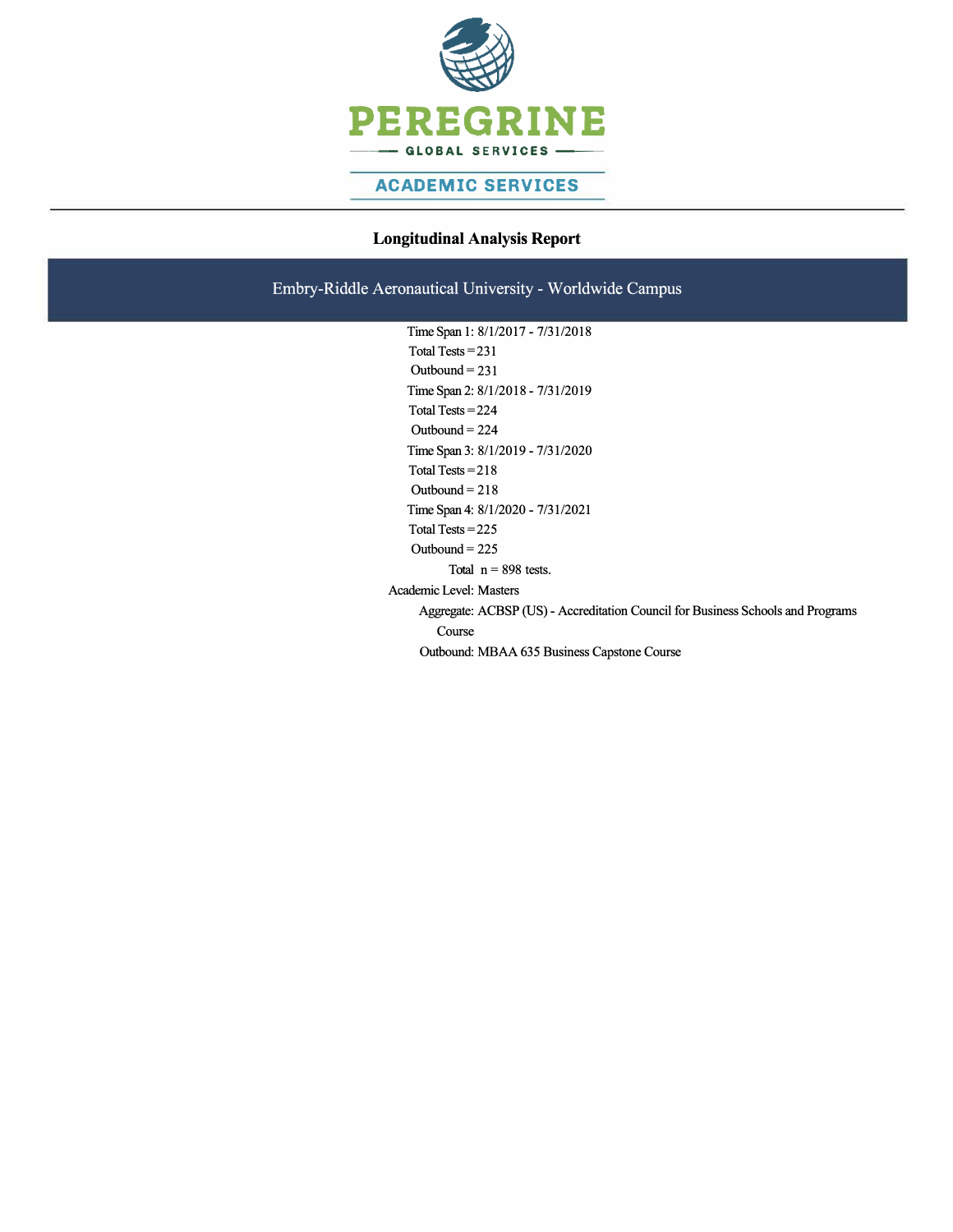### Page 4 of 33

## **Longitudinal Comparison:** Total



L,

| Longitudinal Companison: Total |               |  |  |  |  |  |  |
|--------------------------------|---------------|--|--|--|--|--|--|
|                                | <b>Counts</b> |  |  |  |  |  |  |
| <b>Date Range</b>              |               |  |  |  |  |  |  |
| 8/1/2017 - 7/31/2018           | 231           |  |  |  |  |  |  |
| 8/1/2018 - 7/31/2019           | 224           |  |  |  |  |  |  |
| 8/1/2019 - 7/31/2020           | 218           |  |  |  |  |  |  |
| 8/1/2020 - 7/31/2021           | 225           |  |  |  |  |  |  |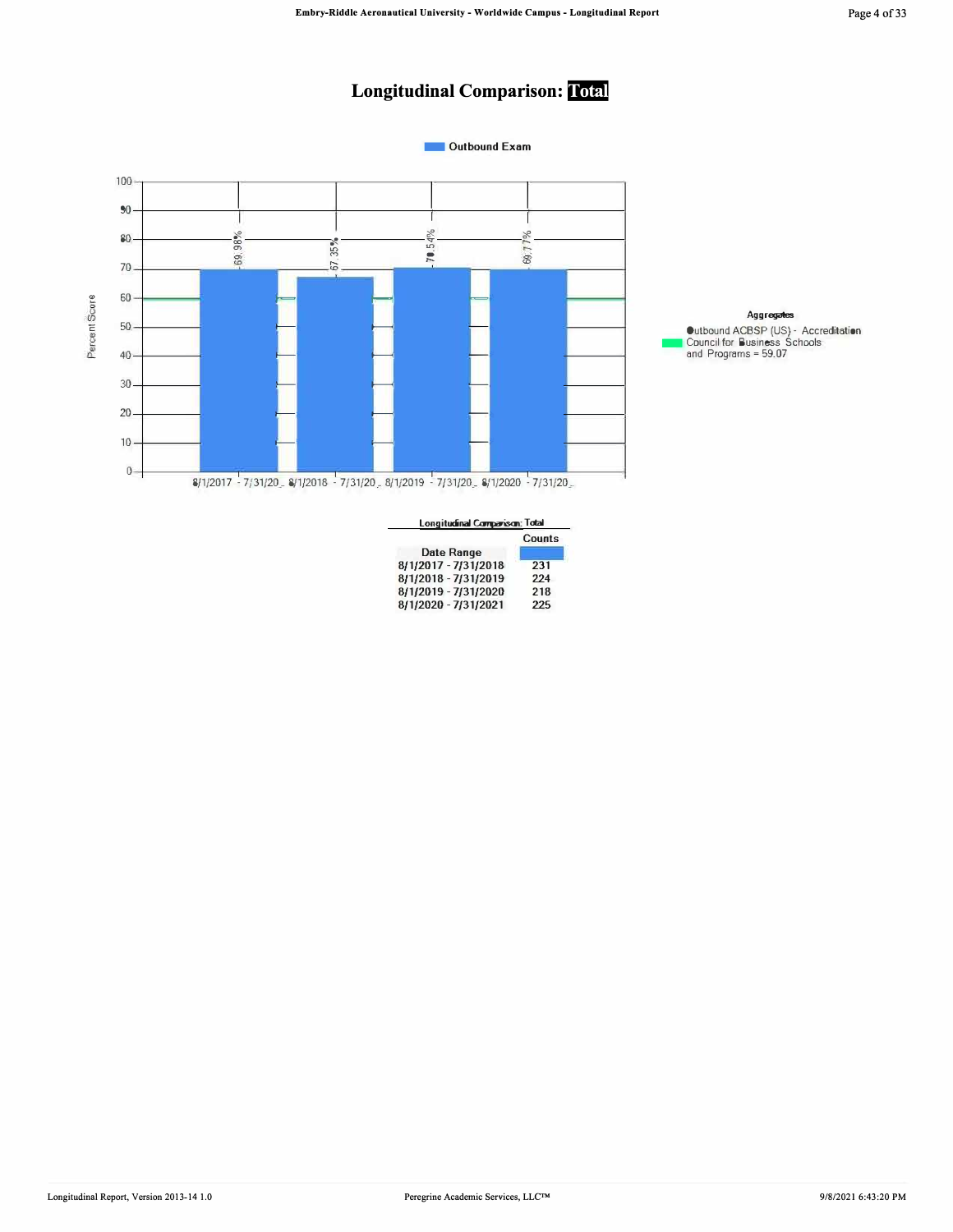## **Longitudinal Comparison: Business Finance**



| Longitudinal Comparison: Business Finance |        |  |  |  |  |
|-------------------------------------------|--------|--|--|--|--|
|                                           | Counts |  |  |  |  |
| <b>Date Range</b>                         |        |  |  |  |  |
| 8/1/2017 - 7/31/2018                      | 231    |  |  |  |  |
| 8/1/2018 - 7/31/2019                      | 224    |  |  |  |  |
| 8/1/2019 - 7/31/2020                      | 218    |  |  |  |  |
| 8/1/2020 - 7/31/2021                      | 225    |  |  |  |  |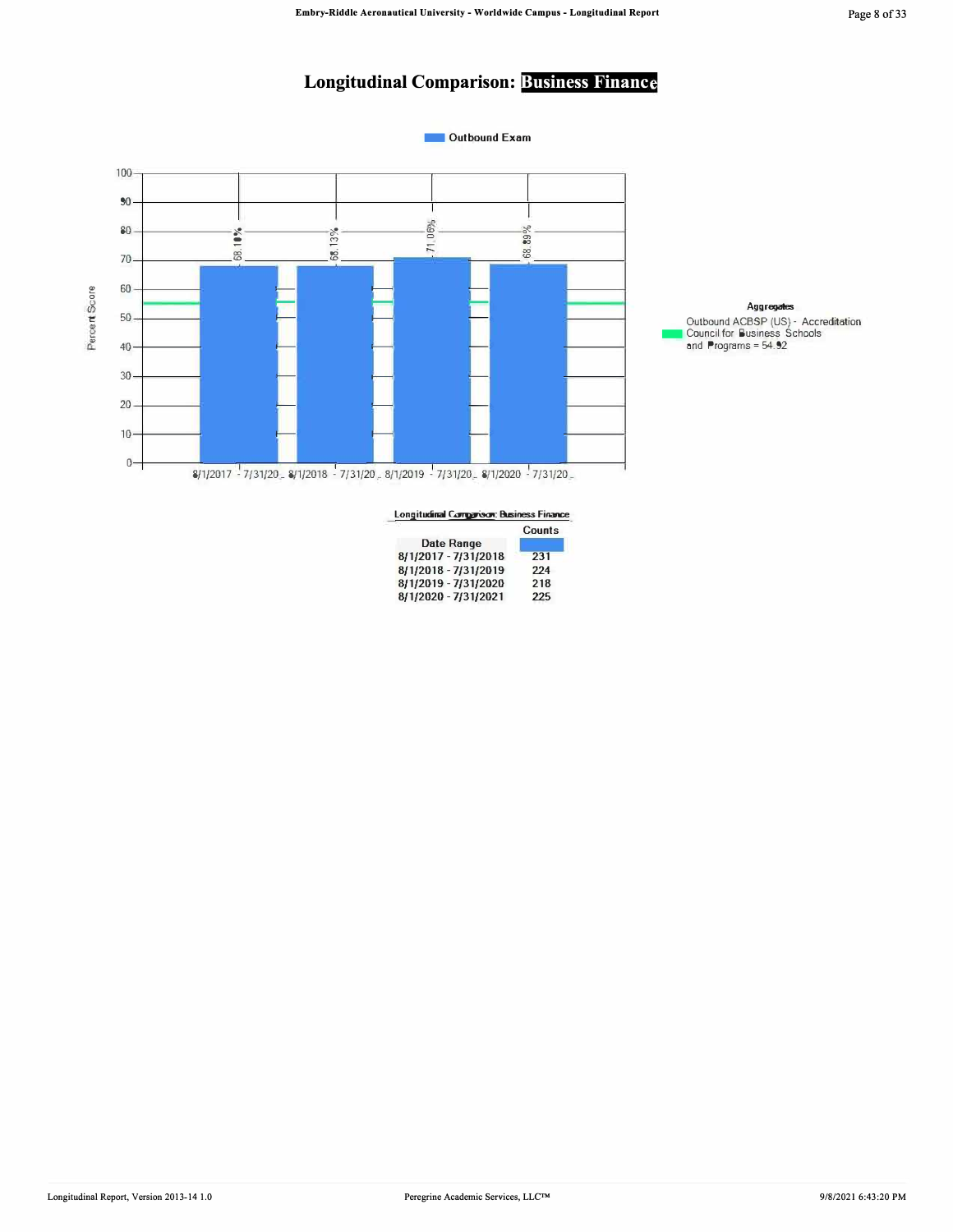# **Metric 2 – Alumni Placement Stakeholders: Alumni, Current Students, Future Students, Industry**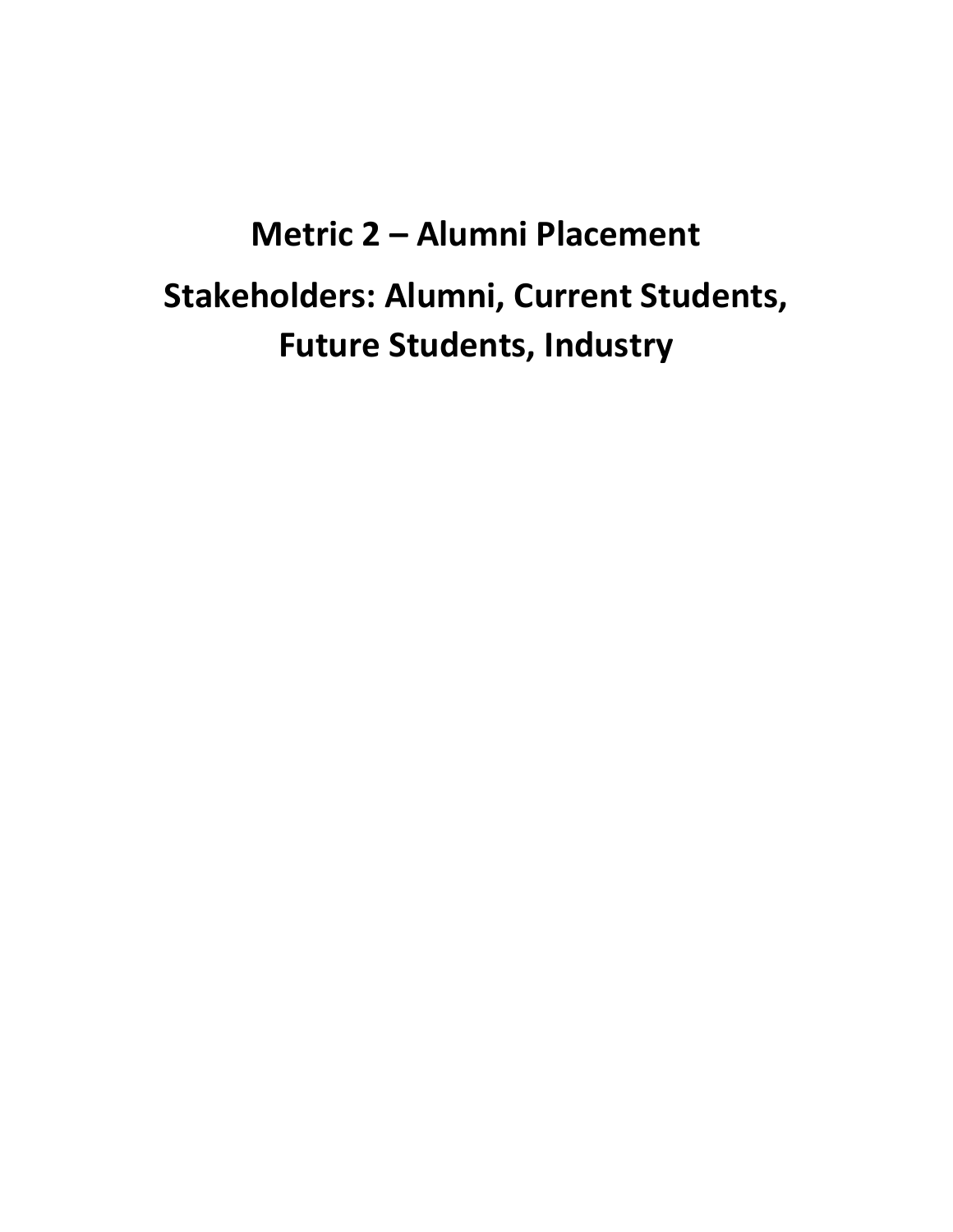|                                                                                                                                                   | <b>Embry-Riddle Aeronautical University</b> |                                    |                                             |                                              |                                             |
|---------------------------------------------------------------------------------------------------------------------------------------------------|---------------------------------------------|------------------------------------|---------------------------------------------|----------------------------------------------|---------------------------------------------|
|                                                                                                                                                   | <b>Alumni Placement Rates</b>               |                                    |                                             |                                              |                                             |
|                                                                                                                                                   | <b>One Year After Graduation</b>            |                                    |                                             |                                              |                                             |
| <b>Worldwide Campus - Graduate Degrees</b>                                                                                                        |                                             |                                    |                                             |                                              |                                             |
| <b>Year of Graduation</b>                                                                                                                         | 2015                                        | 2016                               | 2017                                        | 2018                                         | 2019                                        |
| <b>COLLEGE OF ARTS &amp; SCIENCES</b>                                                                                                             |                                             |                                    |                                             |                                              |                                             |
| Human Security & Resilience (M)<br><b>Effective Placement Rate</b><br><b>Employment Rate</b><br><b>Continuing Education Rate</b>                  | $\star$                                     | $\star$                            | (3)<br>66.7% **<br>66.7% **<br>$0.0\%$ **   | (4)<br>100.0% **<br>100.0% **<br>$0.0\%$ **  | (4)<br>100.0% **<br>75.0% **<br>25.0% **    |
| <b>Cybersecurity Management &amp; Policy (M)</b><br><b>Effective Placement Rate</b><br><b>Employment Rate</b><br><b>Continuing Education Rate</b> |                                             |                                    | $\star$                                     | (14)<br>92.9% **<br>92.9% **<br>$0.0\%$ **   | (6)<br>100.0% **<br>100.0% **<br>$0.0\%$ ** |
| <b>COLLEGE OF AERONAUTICS</b>                                                                                                                     |                                             |                                    |                                             |                                              |                                             |
| <b>Aeronautical Science / Aeronautics (M)</b><br><b>Effective Placement Rate</b><br><b>Employment Rate</b><br><b>Continuing Education Rate</b>    | (182)<br>96.2%<br>96.2%<br>0.0%             | (161)<br>97.5%<br>96.9%<br>0.6%    | (157)<br>95.5% **<br>94.3% **<br>$1.3\%$ ** | (146)<br>93.2% **<br>91.8% **<br>$1.4\%$ **  | (126)<br>96.0% **<br>93.7% **<br>$2.4\%$ ** |
| <b>Aviation (D)</b><br><b>Effective Placement Rate</b><br><b>Employment Rate</b><br><b>Continuing Education Rate</b>                              | *                                           | (3)<br>100.0%<br>100.0%<br>$0.0\%$ | (5)<br>80.0% **<br>80.0% **<br>$0.0\%$ **   | (4)<br>100.0% **<br>100.0% **<br>$0.0\%$ **  | $\star$                                     |
| <b>Aviation Maintenance (M)</b><br><b>Effective Placement Rate</b><br><b>Employment Rate</b><br><b>Continuing Education Rate</b>                  | ÷                                           | $\star$                            |                                             | $\star$                                      | (9)<br>100.0% **<br>100.0% **<br>$0.0\%$ ** |
| Human Factors (M)<br><b>Effective Placement Rate</b><br><b>Employment Rate</b><br><b>Continuing Education Rate</b>                                |                                             |                                    | (4)<br>100.0% **<br>75.0% **<br>25.0% **    | (14)<br>100.0% **<br>100.0% **<br>$0.0\%$ ** | (7)<br>85.7% **<br>85.7% **<br>$0.0\%$ **   |
| <b>Occupational Safety Management (M)</b><br><b>Effective Placement Rate</b><br><b>Employment Rate</b><br><b>Continuing Education Rate</b>        | (15)<br>100.0%<br>100.0%<br>0.0%            | (15)<br>100.0%<br>100.0%<br>0.0%   | (21)<br>81.0% **<br>81.0% **<br>$0.0\%$ **  | (11)<br>81.8% **<br>81.8% **<br>$0.0\%$ **   | (12)<br>83.3% **<br>83.3% **<br>$0.0\%$ **  |
| <b>Space Education (M)</b><br><b>Effective Placement Rate</b><br><b>Employment Rate</b><br><b>Continuing Education Rate</b>                       | $\star$                                     |                                    |                                             |                                              | *                                           |

Notes:

• ( ) Number of Respondents

• The effective placement rate consists of the employment rate (working full-time, part-time, military) plus the continuing education rate (out of the work force due to continuing education).

#### \* Too few respondents to report

\*\* A significant change to the survey instructions was implemented beginning with the Class of 2017:

 • Degree completion dates were piped into the survey, and respondents asked to provide their employment status exactly one year post-graduation. This change allows for more accurate calculation of one year placement and employment rates. Exercise caution when making cohort comparisons.

• A significant change to the University's rate calculations was implemented with the Class of 2017. Previously removed, alumni indicating "out of the workforce due to other reasons" are now included in all calculations and are labeled as "Not Seeking." This change aligns the University's placement and employment rates with the standards proposed by the National Association of Colleges and Employers (NACE) This new calculation will necessarily result in lower rates than the previous formula, but ERAU rates will be more comparable to those reported by institutions adhering to the NACE standards.

SOURCE: Worldwide Aumni Survey: One Year After Graduation. Institutional Research.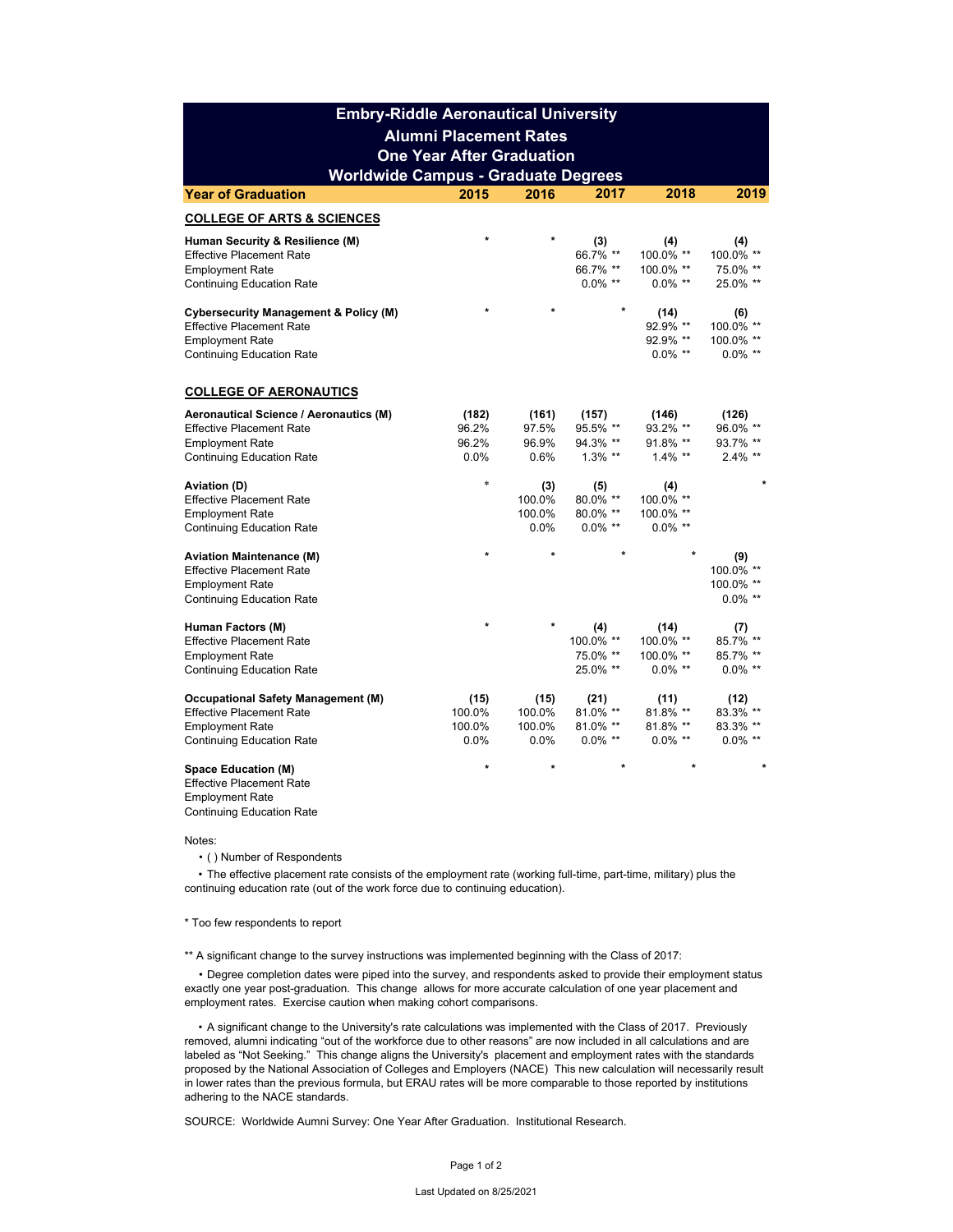| <b>Systems Engineering (M)</b>                 | (12)    | (9)     | (10)       | (5)        | (3)        |
|------------------------------------------------|---------|---------|------------|------------|------------|
| <b>Effective Placement Rate</b>                | 100.0%  | 100.0%  | 100.0% **  | 100.0% **  | 100.0% **  |
| <b>Employment Rate</b>                         | 100.0%  | 100.0%  | 100.0% **  | 100.0% **  | 100.0% **  |
| <b>Continuing Education Rate</b>               | 0.0%    | 0.0%    | $0.0\%$ ** | $0.0\%$ ** | $0.0\%$ ** |
| <b>Unmanned Systems (M)</b>                    | $\star$ | (6)     | (20)       | (13)       | (18)       |
| <b>Effective Placement Rate</b>                |         | 100.0%  | 100.0% **  | 92.3% **   | 94.4% **   |
| <b>Employment Rate</b>                         |         | 100.0%  | 100.0% **  | 84.6% **   | 94.4% **   |
| <b>Continuing Education Rate</b>               |         | $0.0\%$ | $0.0\%$ ** | 7.7% **    | $0.0\%$ ** |
| <b>COLLEGE OF BUSINESS</b>                     |         |         |            |            |            |
| <b>Business Administration in Aviation (M)</b> | (69)    | (75)    | (77)       | (62)       | (78)       |
| <b>Effective Placement Rate</b>                | 98.6%   | 98.7%   | 93.5% **   | 96.8% **   | 92.3% **   |
| <b>Employment Rate</b>                         | 97.1%   | 98.7%   | 93.5% **   | 96.8% **   | 91.1% **   |
| <b>Continuing Education Rate</b>               | 1.4%    | $0.0\%$ | $0.0\%$ ** | $0.0\%$ ** | $1.3\%$ ** |
| <b>Engineering Management (M)</b>              | (5)     | (11)    | (22)       | (19)       | (21)       |
| <b>Effective Placement Rate</b>                | 100.0%  | 100.0%  | 100.0% **  | 89.5% **   | 100.0% **  |
| <b>Employment Rate</b>                         | 100.0%  | 100.0%  | 100.0% **  | 89.5% **   | 100.0% **  |
| <b>Continuing Education Rate</b>               | 0.0%    | 0.0%    | $0.0\%$ ** | $0.0\%$ ** | $0.0\%$ ** |
| Information Security & Assurance (M)           | $\star$ | $\star$ | (6)        | (9)        | (6)        |
| <b>Effective Placement Rate</b>                |         |         | 100.0% **  | 100.0% **  | 83.3% **   |
| <b>Employment Rate</b>                         |         |         | 100.0% **  | 100.0% **  | 86.3% **   |
| <b>Continuing Education Rate</b>               |         |         | $0.0\%$ ** | $0.0\%$ ** | $0.0\%$ ** |
| Leadership (M)                                 | (21)    | (23)    | (19)       | (21)       | (17)       |
| <b>Effective Placement Rate</b>                | 95.2%   | 95.7%   | 94.7% **   | 95.2% **   | 82.4% **   |
| <b>Employment Rate</b>                         | 95.2%   | 87.0%   | 89.5% **   | 95.2% **   | 82.4% **   |
| <b>Continuing Education Rate</b>               | 0.0%    | 8.7%    | $5.3\%$ ** | $0.0\%$ ** | $0.0\%$ ** |
| Logistics & Supply Chain Management (M)        | (19)    | (38)    | (45)       | (37)       | (34)       |
| <b>Effective Placement Rate</b>                | 94.7%   | 94.7%   | 95.6% **   | 91.9% **   | 91.2% **   |
| <b>Employment Rate</b>                         | 94.7%   | 94.7%   | 88.9% **   | 91.9% **   | 91.2% **   |
| <b>Continuing Education Rate</b>               | 0.0%    | 0.0%    | $6.7\%$ ** | $0.0\%$ ** | $0.0\%$ ** |
| <b>Management (M)</b>                          | (30)    | (40)    | (55)       | (47)       | (32)       |
| <b>Effective Placement Rate</b>                | 100.0%  | 97.5%   | 96.4% **   | 95.7% **   | 90.6% **   |
| <b>Employment Rate</b>                         | 100.0%  | 97.5%   | 96.4% **   | 95.7% **   | 90.6% **   |
| <b>Continuing Education Rate</b>               | 0.0%    | 0.0%    | $0.0\%$ ** | $0.0\%$ ** | $0.0\%$ ** |
| <b>Management Information Systems (M)</b>      | $\star$ |         |            | (5)        | (7)        |
| <b>Effective Placement Rate</b>                |         |         |            | 80.0% **   | 100.0% **  |
| <b>Employment Rate</b>                         |         |         |            | 80.0% **   | 100.0% **  |
| <b>Continuing Education Rate</b>               |         |         |            | $0.0\%$ ** | $0.0\%$ ** |
| <b>Project Management (M)</b>                  | (39)    | (55)    | (37)       | (28)       | (47)       |
| <b>Effective Placement Rate</b>                | 100.0%  | 96.4%   | 94.6% **   | 89.3% **   | 91.5% **   |
| <b>Employment Rate</b>                         | 97.4%   | 94.5%   | 94.9% **   | 89.3% **   | 91.5% **   |
| <b>Continuing Education Rate</b>               | 2.6%    | 1.8%    | $2.7\%$ ** | $0.0\%$ ** | $0.0\%$ ** |

Notes:

• ( ) Number of Respondents

• The effective placement rate consists of the employment rate (working full-time, part-time, military) plus the continuing education rate (out of the work force due to continuing education).

#### \* Too few respondents to report

\*\* A significant change to the survey instructions was implemented beginning with the Class of 2017:

 • Degree completion dates were piped into the survey, and respondents asked to provide their employment status exactly one year post-graduation. This change allows for more accurate calculation of one year placement and employment rates. Exercise caution when making cohort comparisons.

• A significant change to the University's rate calculations was implemented with the Class of 2017. Previously removed, alumni indicating "out of the workforce due to other reasons" are now included in all calculations and are labeled as "Not Seeking." This change aligns the University's placement and employment rates with the standards proposed by the National Association of Colleges and Employers (NACE) This new calculation will necessarily result in lower rates than the previous formula, but ERAU rates will be more comparable to those reported by institutions adhering to the NACE standards.

SOURCE: Worldwide Aumni Survey: One Year After Graduation. Institutional Research.

Page 2 of 2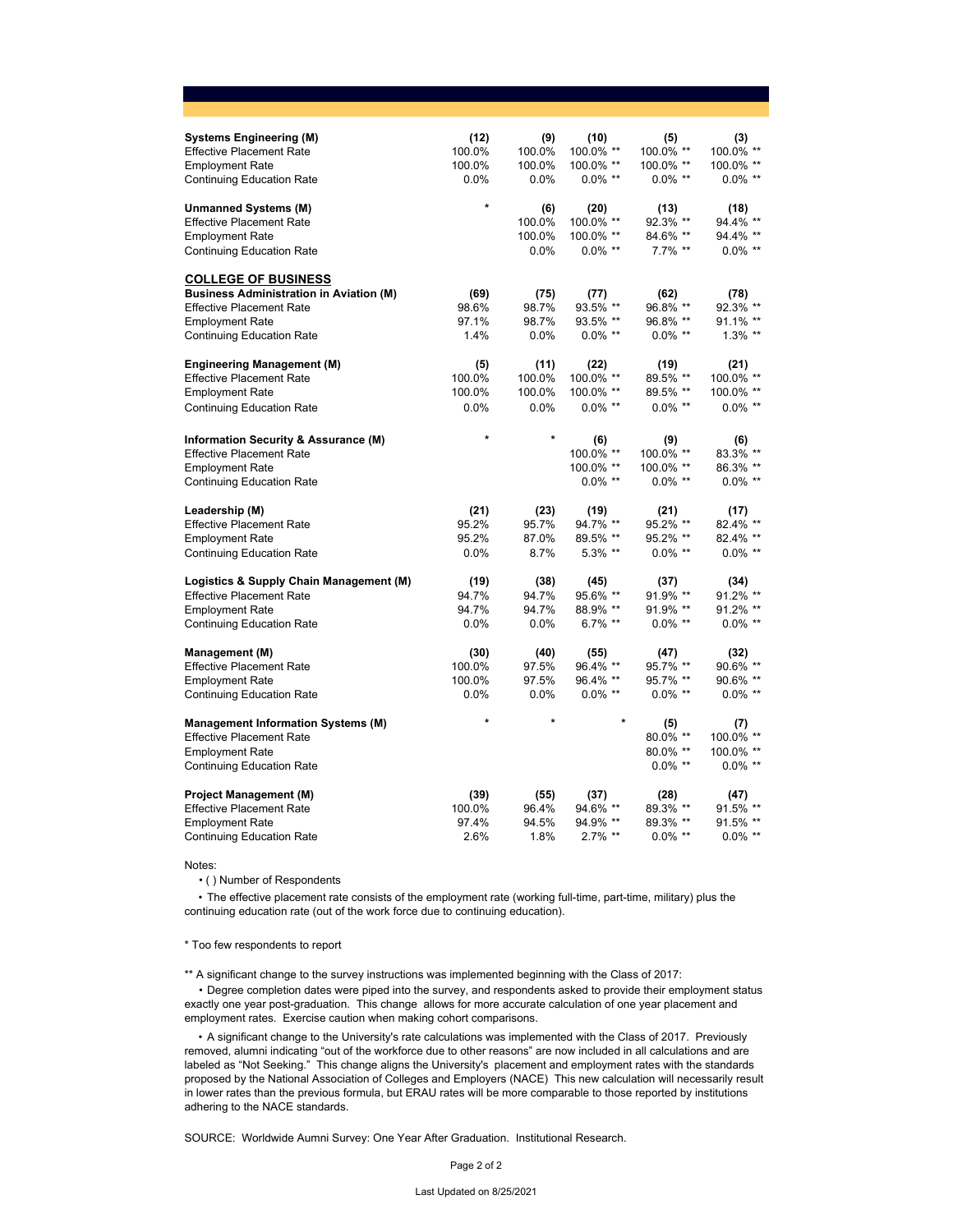# **Metric 3 – Program Outcome Skills Preparedness**

**Stakeholders: Alumni, Current Students, Future Students, Industry**